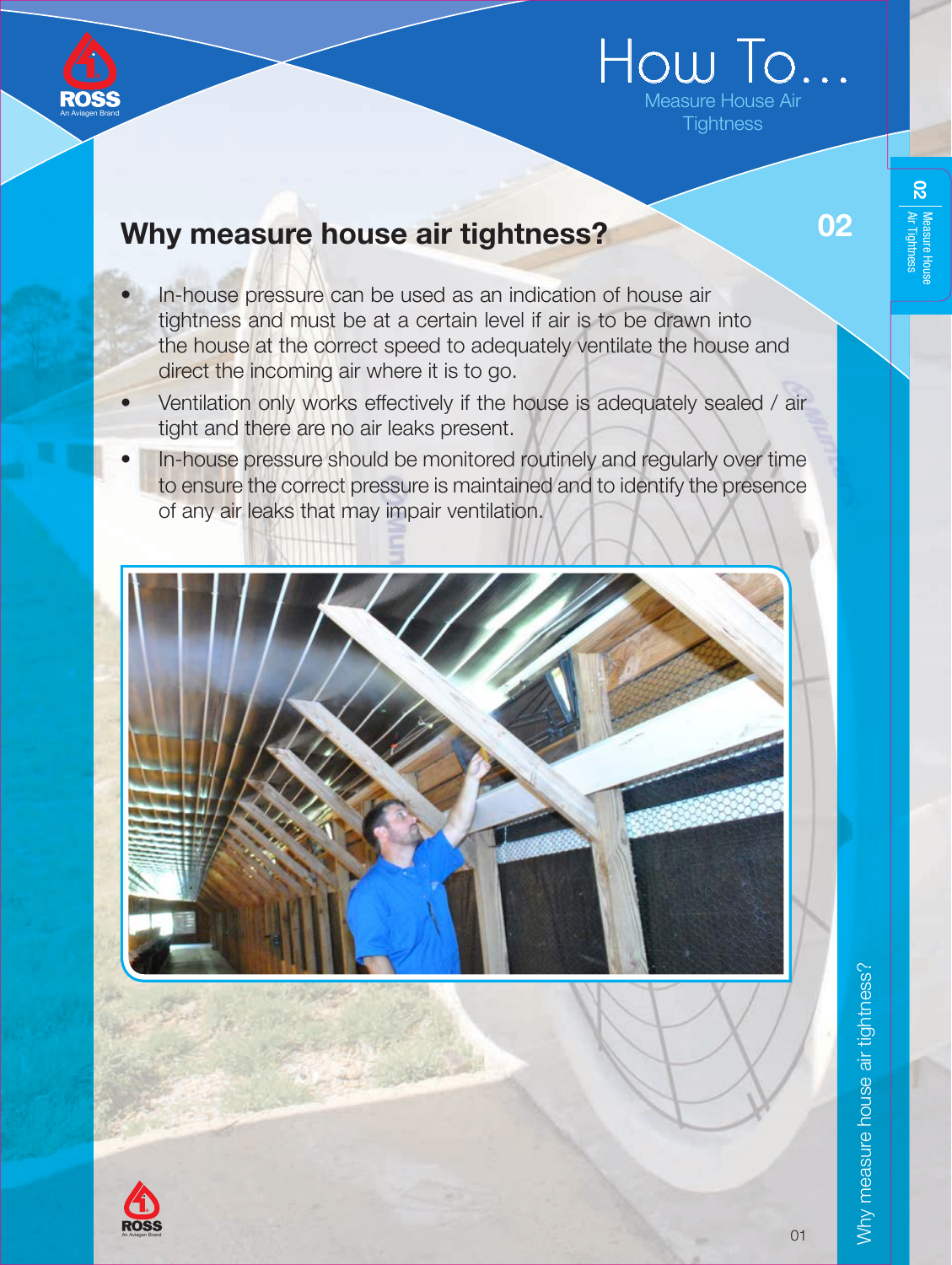### The procedure for measuring house air tightness using an in-house pressure meter

#### Equipment

1. An in-house or portable hand held pressure meter.

### Procedure

House air tightness is measured by recording in-house pressure. During minimum ventilation, pressure can be measured anywhere in the house and should be consistent throughout the house. Measure in-house pressure before a flock is placed or when suspected issues with ventilation occur (e.g if condensation is seen, litter quality deteriorates or bird behavior is not as expected).

| Step 1      | Close all doors and inlets and have all fans switched<br>off.                                                                        | pressure |
|-------------|--------------------------------------------------------------------------------------------------------------------------------------|----------|
| Step 2      | If using a hand held pressure meter place the high<br>pressure pipe (+ve) outside the house through an air inlet                     |          |
|             | (being careful not to leave inlet open too much or to<br>squash the pipe) and leave the low (-ve) pressure pipe<br>inside the house. |          |
| <b>Note</b> | If using a mounted in-house pressure meter it<br>should have been calibrated at the beginning of                                     | Step 3   |
| Step 3      | the flock (see How To Calibrate an In-House Fluid<br><b>Filled Pressure Meter).</b><br>Ensure the pressure meter is zero'd.          |          |
|             |                                                                                                                                      |          |
| Step 4      | Switch off the side wall inlet winch so that the inlets do<br>not open automatically.                                                |          |
| Step 5      | Turn on either 2 minimum ventilation (91 cm / 36 in)<br>fans or 1 tunnel ventilation (122 cm / 48 in) fan.                           |          |
| Step 6      | Allow pressure reading to stabilize and then record<br>the reading on the pressure meter.                                            |          |



HOW TO... Measure House Air Tightness